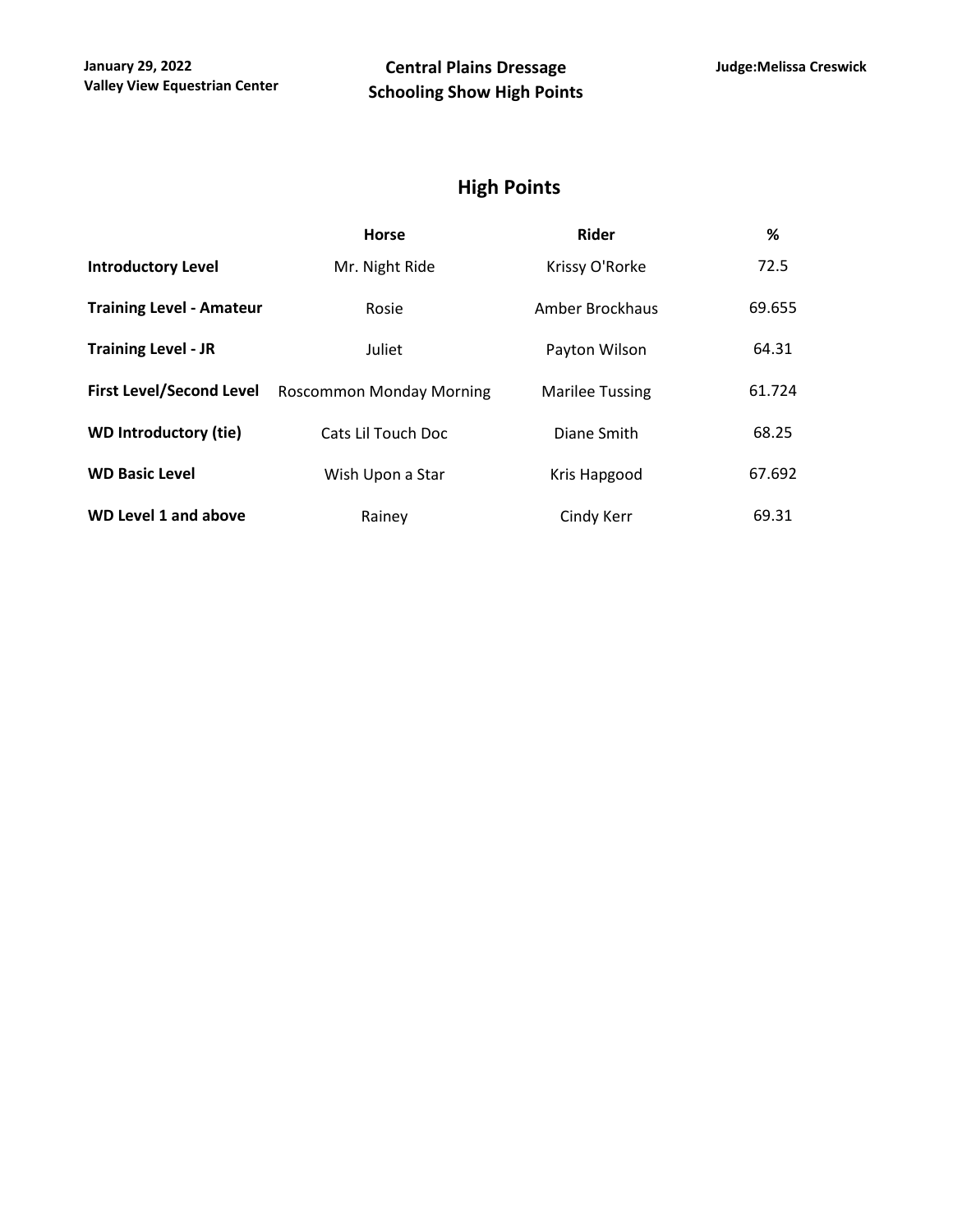| <b>Introductory Level Test A</b> |                                                  |                                    |                      |       |               |                |
|----------------------------------|--------------------------------------------------|------------------------------------|----------------------|-------|---------------|----------------|
| (C) Creswick,                    |                                                  |                                    |                      |       |               |                |
| 215 Krissy O'Rorke               | Mr. Night Ride                                   | Introductory Walk-Trot Test A 2019 | JR/YR                |       | 116.0 72.500% | 1              |
| 79 Sydney Petty                  | Pumpkin                                          | Introductory Walk-Trot Test A 2019 | JR/YR                | 102.0 | 63.750%       | 2              |
| 216 Emma Kraham                  | Cinnamon                                         | Introductory Walk-Trot Test A 2019 | JR/YR                | 102.0 | 63.750%       | $\overline{2}$ |
| <b>Introductory Level Test B</b> |                                                  |                                    |                      |       |               |                |
| (C) Creswick,                    |                                                  |                                    |                      |       |               |                |
| 215 Krissy O'Rorke               | Mr. Night Ride                                   | Introductory Walk-Trot Test B 2019 | JR/YR                | 115.5 | 72.188%       | $\mathbf{1}$   |
| 79 Sydney Petty                  | Pumpkin                                          | Introductory Walk-Trot Test B 2019 | JR/YR                | 98.0  | 61.250%       | $\overline{2}$ |
| 216 Emma Kraham                  | Cinnamon                                         | Introductory Walk-Trot Test B 2019 | JR/YR                | 96.0  | 60.000%       | 3              |
| <b>Introductory Level Test C</b> |                                                  |                                    |                      |       |               |                |
| (C) Creswick,                    |                                                  |                                    |                      |       |               |                |
| 79 Sydney Petty                  | Pumpkin                                          | Introductory Walk-Trot Test C 2019 | JR/YR                | 127.5 | 63.750%       | 1              |
| 216 Emma Kraham                  | Cinnamon                                         | Introductory Walk-Trot Test C 2019 | JR/YR                | 121.0 | 60.500%       | $\overline{2}$ |
| 215 Krissy O'Rorke               | Mr. Night Ride                                   | Introductory Walk-Trot Test C 2019 | JR/YR                | 120.0 | 60.000%       | 3              |
| <b>Training Level Test 1</b>     |                                                  |                                    |                      |       |               |                |
| (C) Creswick,                    |                                                  |                                    |                      |       |               |                |
| 44 Amber Brockhaus               | Rosie                                            | Training Level, Test 1 2019        | <b>Adult Amateur</b> | 163.0 | 62.692%       | 1              |
| 71 Angela Siemer                 | Hot N Detailed "Joker"                           | Training Level, Test 1 2019        | <b>Adult Amateur</b> | 140.0 | 53.846%       | 2              |
| 46 Payton Wilson                 | Juliet                                           | Training Level, Test 1 2019        | JR/YR                | 165.5 | 63.654%       | $\mathbf{1}$   |
| 59 Eve Cameron                   | Sermonizer                                       | Training Level, Test 1 2019        | JR/YR                | 158.5 | 60.962%       | $\overline{2}$ |
| <b>Training Level Test 2</b>     |                                                  |                                    |                      |       |               |                |
| (C) Creswick,                    |                                                  |                                    |                      |       |               |                |
| 44 Amber Brockhaus               | Rosie                                            | Training Level, Test 2 2019        | <b>Adult Amateur</b> | 202.0 | 69.655%       | 1              |
| 71 Angela Siemer                 | Hot N Detailed "Joker"                           | Training Level, Test 2 2019        | <b>Adult Amateur</b> | 164.5 | 56.724%       | 2              |
| 46 Payton Wilson                 | Juliet                                           | Training Level, Test 2 2019        | JR/YR                | 186.5 | 64.310%       | $\mathbf{1}$   |
| 59 Eve Cameron                   | Sermonizer                                       | Training Level, Test 2 2019        | JR/YR                | 179.5 | 61.897%       | $\overline{2}$ |
| <b>Training Level Test 3</b>     |                                                  |                                    |                      |       |               |                |
| (C) Creswick,                    |                                                  |                                    |                      |       |               |                |
| 59 Eve Cameron                   | Sermonizer                                       | Training Level, Test 3 2019        | JR/YR                | 180.0 | 62.069%       | 1              |
| 46 Payton Wilson                 | Juliet                                           | Training Level, Test 3 2019        | JR/YR                | 175.0 | 60.345%       | $\overline{2}$ |
| <b>First Level Test 1</b>        |                                                  |                                    |                      |       |               |                |
| (C) Creswick,                    |                                                  |                                    |                      |       |               |                |
| 42 Marilee Tussing               | Roscommon Monday Mornin First Level, Test 1 2019 |                                    | Open                 | 179.0 | 61.724%       | $\mathbf 1$    |
| <b>First Level Test 3</b>        |                                                  |                                    |                      |       |               |                |
| (C) Creswick,                    |                                                  |                                    |                      |       |               |                |
| 268 Kimberlee McKenzee           | Roque WRF                                        | First Level, Test 3 2019           | <b>Adult Amateur</b> |       | 219.5 60.972% |                |

#### Saturday, January 29, 2022 4:45 PM Page 1 of www.foxvillage.com - Licensed to Gordon Gray -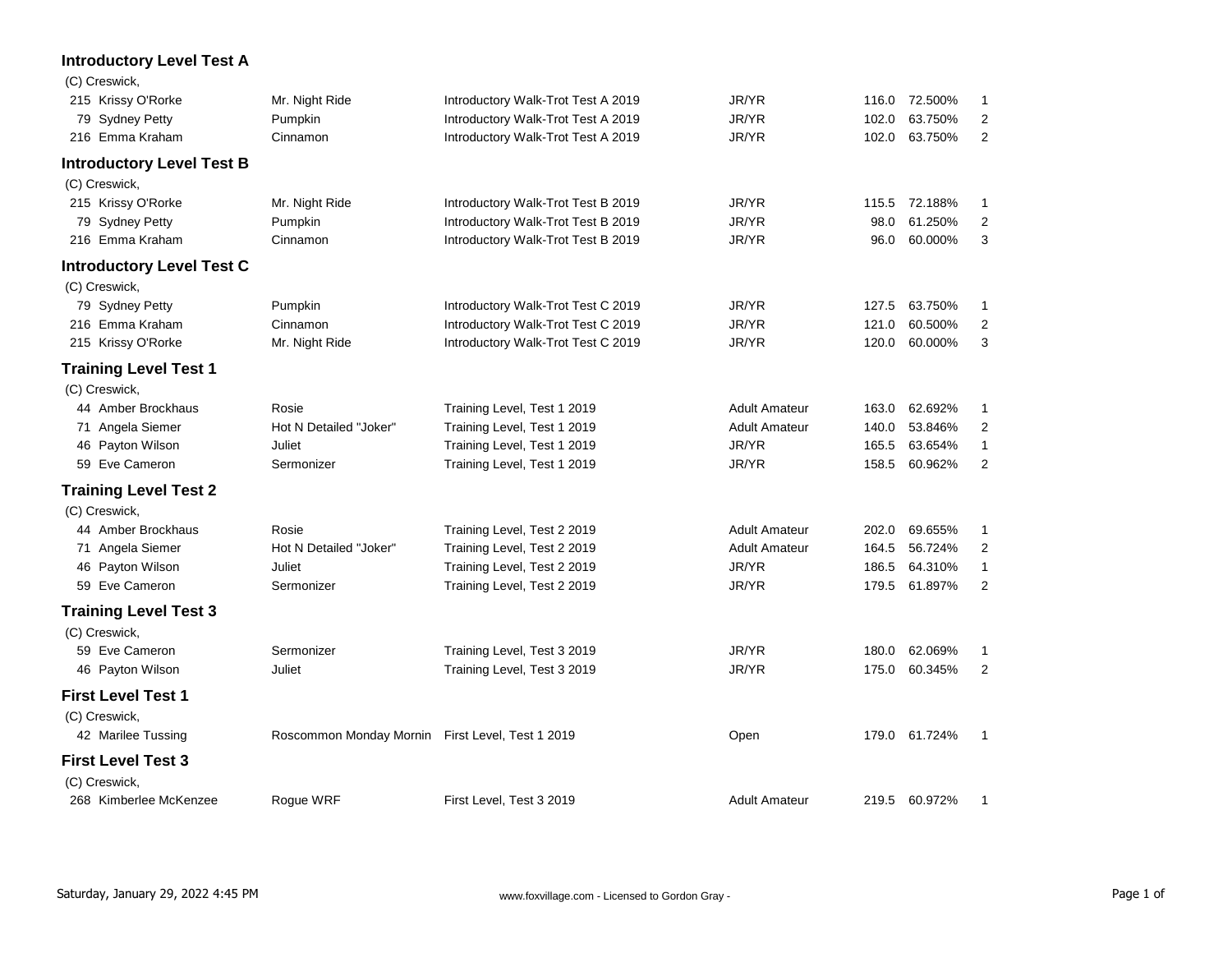#### **Musical Freestyle Test of Choice**

| (C) Creswick,                          |                      |                                                         |                      |       |               |                |
|----------------------------------------|----------------------|---------------------------------------------------------|----------------------|-------|---------------|----------------|
| 63 Tamera A. Mayo                      | Clair NAF Sport      | USDF Freestyle, Third Level 2019                        | <b>Adult Amateur</b> | 183.0 | 61.000%       | $\mathbf{1}$   |
| <b>Sport Horse in Hand</b>             |                      |                                                         |                      |       |               |                |
| (C) Creswick,                          |                      |                                                         |                      |       |               |                |
| 64 Steve Mayo                          | Lokkich Peaske       | USDF Prospects In-Hand 2019                             |                      |       | 68.6 68.575%  | $\mathbf{1}$   |
| <b>Western Dressage Introductory 1</b> |                      |                                                         |                      |       |               |                |
| (C) Creswick,                          |                      |                                                         |                      |       |               |                |
| 2 Donna Copeland                       | Raphaello FA         | Western Dressage Intro Test 1                           | <b>Adult Amateur</b> | 145.0 | 65.909%       | $\mathbf 1$    |
| 36 Pat Gent                            | <b>Allie Darling</b> | Western Dressage Intro Test 1                           | <b>Adult Amateur</b> | 140.0 | 63.636%       | $\overline{2}$ |
| 297 Jennifer Bianchi                   | Don Cazadores        | Western Dressage Intro Test 1                           | <b>Adult Amateur</b> | 131.0 | 59.545%       | 3              |
| 72 Angela Siemer                       | Rise Above "Riley"   | Western Dressage Intro Test 1                           | <b>Adult Amateur</b> | 129.0 | 58.636%       | 4              |
| 29 Tamera Cummings                     | Sidekick Easter Lily | Western Dressage Intro Test 1                           | <b>Adult Amateur</b> | 113.0 | 51.364%       | 5              |
| 218 Suzanne Hailey                     | Del-Rita             | Western Dressage Intro Test 1                           | Open                 | 134.0 | 60.909%       | $\mathbf{1}$   |
| <b>Western Dressage Introductory 2</b> |                      |                                                         |                      |       |               |                |
| (C) Creswick,                          |                      |                                                         |                      |       |               |                |
| 297 Jennifer Bianchi                   | Don Cazadores        | Western Dressage Intro Test 2                           | <b>Adult Amateur</b> | 121.5 | 67.500%       | $\mathbf{1}$   |
| 2 Donna Copeland                       | Raphaello FA         | Western Dressage Intro Test 2                           | <b>Adult Amateur</b> | 121.5 | 67.500%       | $\mathbf{1}$   |
| 29 Tamera Cummings                     | Sidekick Easter Lily | Western Dressage Intro Test 2                           | <b>Adult Amateur</b> | 115.5 | 64.167%       | 3              |
| 36 Pat Gent                            | <b>Allie Darling</b> | Western Dressage Intro Test 2                           | <b>Adult Amateur</b> | 114.5 | 63.611%       | 4              |
| 72 Angela Siemer                       | Rise Above "Riley"   | Western Dressage Intro Test 2                           | <b>Adult Amateur</b> | 109.5 | 60.833%       | 5              |
| 218 Suzanne Hailey                     | Del-Rita             | Western Dressage Intro Test 2                           | Open                 | 111.5 | 61.944%       | $\mathbf{1}$   |
| <b>Western Dressage Introductory 3</b> |                      |                                                         |                      |       |               |                |
| (C) Creswick,                          |                      |                                                         |                      |       |               |                |
| 297 Jennifer Bianchi                   | Don Cazadores        | Western Dressage Intro Test 3                           | <b>Adult Amateur</b> | 131.5 | 65.750%       | 2              |
| 300 Diane Smith                        | Cats Lil Tough Doc   | Western Dressage Intro Test 3                           | Open                 | 136.5 | 68.250%       | $\mathbf{1}$   |
| 218 Suzanne Hailey                     | Del-Rita             | Western Dressage Intro Test 3                           | Open                 | 133.0 | 66.500%       | $\mathbf{1}$   |
| <b>Western Dressage Introductory 4</b> |                      |                                                         |                      |       |               |                |
| (C) Creswick,                          |                      |                                                         |                      |       |               |                |
| 218 Suzanne Hailey                     | Del-Rita             | Western Dressage Intro Test 4                           | Open                 |       | 125.5 62.750% | $\mathbf{1}$   |
| <b>Western Dressage Basic 1</b>        |                      |                                                         |                      |       |               |                |
| (C) Creswick,                          |                      |                                                         |                      |       |               |                |
| 219 Kris Hapgood                       | Wish Upon A Star     | Western Dressage Basic Test 1                           | <b>Adult Amateur</b> | 176.0 | 67.692%       | $\mathbf{1}$   |
| 297 Jennifer Bianchi                   | Don Cazadores        | Western Dressage Basic Test 1                           | <b>Adult Amateur</b> | 162.5 | 62.500%       | $\overline{2}$ |
| 300 Diane Smith                        | Cats Lil Tough Doc   | Western Dressage Basic Test 1                           | Open                 | 161.5 | 62.115%       | $\mathbf{1}$   |
| Western Dressage Level 1 test 1        |                      |                                                         |                      |       |               |                |
| (C) Creswick,                          |                      |                                                         |                      |       |               |                |
| 42 Marilee Tussing                     |                      | Roscommon Monday Mornin Western Dressage Level 1 Test 1 | Open                 |       | 155.5 62.200% | $\mathbf{1}$   |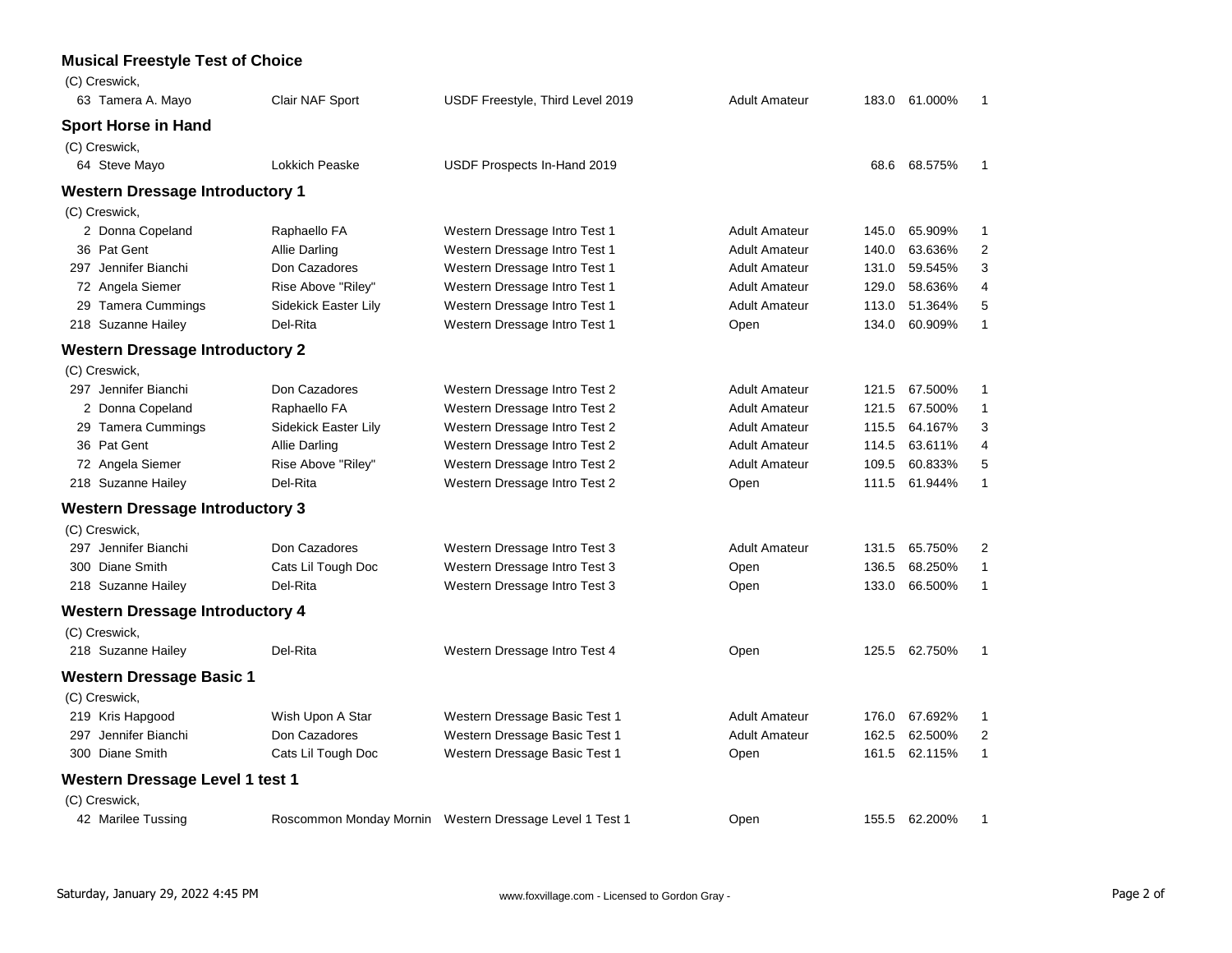| Rainy                                                                                                                                                                                                                                                                                                        | Western Dressage Level 1 Test 3                                                                                                                                                                                                                                                     | <b>Adult Amateur</b> |       | 65.000% | -1                                 |
|--------------------------------------------------------------------------------------------------------------------------------------------------------------------------------------------------------------------------------------------------------------------------------------------------------------|-------------------------------------------------------------------------------------------------------------------------------------------------------------------------------------------------------------------------------------------------------------------------------------|----------------------|-------|---------|------------------------------------|
|                                                                                                                                                                                                                                                                                                              |                                                                                                                                                                                                                                                                                     |                      |       |         |                                    |
|                                                                                                                                                                                                                                                                                                              |                                                                                                                                                                                                                                                                                     |                      |       |         |                                    |
| Rainy                                                                                                                                                                                                                                                                                                        | Western Dressage Level 1 Test 4                                                                                                                                                                                                                                                     | <b>Adult Amateur</b> |       | 69.310% |                                    |
|                                                                                                                                                                                                                                                                                                              |                                                                                                                                                                                                                                                                                     |                      |       |         |                                    |
|                                                                                                                                                                                                                                                                                                              |                                                                                                                                                                                                                                                                                     |                      |       |         |                                    |
| Lokkich Peaske                                                                                                                                                                                                                                                                                               | <b>Online Test Place Holder</b>                                                                                                                                                                                                                                                     |                      | 0.0   | 0.000%  |                                    |
|                                                                                                                                                                                                                                                                                                              |                                                                                                                                                                                                                                                                                     |                      |       |         |                                    |
|                                                                                                                                                                                                                                                                                                              |                                                                                                                                                                                                                                                                                     |                      |       |         |                                    |
| Wish Upon A Star                                                                                                                                                                                                                                                                                             | Working Equitation Level 1 - Introductory                                                                                                                                                                                                                                           | <b>Adult Amateur</b> | 154.5 | 64.375% | 2                                  |
| Reilly                                                                                                                                                                                                                                                                                                       | Working Equitation Level 1 - Introductory                                                                                                                                                                                                                                           | <b>Adult Amateur</b> | 143.5 | 59.792% | 4                                  |
| Spooky Smart Chic                                                                                                                                                                                                                                                                                            | Working Equitation Level 1 - Introductory                                                                                                                                                                                                                                           | JR/YR                | 152.5 | 63.542% | 3                                  |
| Salty                                                                                                                                                                                                                                                                                                        | Working Equitation Level 1 - Introductory                                                                                                                                                                                                                                           | Open                 | 163.0 | 67.917% | $\mathbf 1$                        |
|                                                                                                                                                                                                                                                                                                              |                                                                                                                                                                                                                                                                                     |                      |       |         |                                    |
|                                                                                                                                                                                                                                                                                                              |                                                                                                                                                                                                                                                                                     |                      |       |         |                                    |
| <b>Bellatrix</b>                                                                                                                                                                                                                                                                                             | Working Equitation - Level 2 - Novice A                                                                                                                                                                                                                                             | <b>Adult Amateur</b> | 152.5 | 63.542% | 2                                  |
| Mateos Regal Son                                                                                                                                                                                                                                                                                             | Working Equitation - Level 2 - Novice A                                                                                                                                                                                                                                             | Open                 | 157.0 | 65.417% | -1                                 |
|                                                                                                                                                                                                                                                                                                              |                                                                                                                                                                                                                                                                                     |                      |       |         |                                    |
|                                                                                                                                                                                                                                                                                                              |                                                                                                                                                                                                                                                                                     |                      |       |         |                                    |
| Clair NAF Sport                                                                                                                                                                                                                                                                                              | Working Equitation Level 5 Intermediate B                                                                                                                                                                                                                                           | <b>Adult Amateur</b> |       |         | -1                                 |
| (C) Creswick,<br>255 Cindy Kerr<br>(C) Creswick,<br>255 Cindy Kerr<br>(C) Creswick,<br>64 Steve Mayo<br>(C) Creswick,<br>219 Kris Hapgood<br>250 Amy Mullins<br>343 Paetyn Gilliam<br>204 Seth Marshall<br>(C) Creswick,<br>249 Robert Mullins<br>177 Michele Marshall<br>(C) Creswick,<br>63 Tamera A. Mayo | <b>Western Dressage Level 1 Test 3</b><br><b>Western Dressage Level 1 Test 4</b><br><b>Working Equitation EOH Level 1 In hand</b><br><b>Working Equitation Introductory Level</b><br><b>Working Equitation Level 2 Novice A</b><br><b>Working Equitation Level 5 Intermediate B</b> |                      |       |         | 201.5<br>201.0<br>235.5<br>61.974% |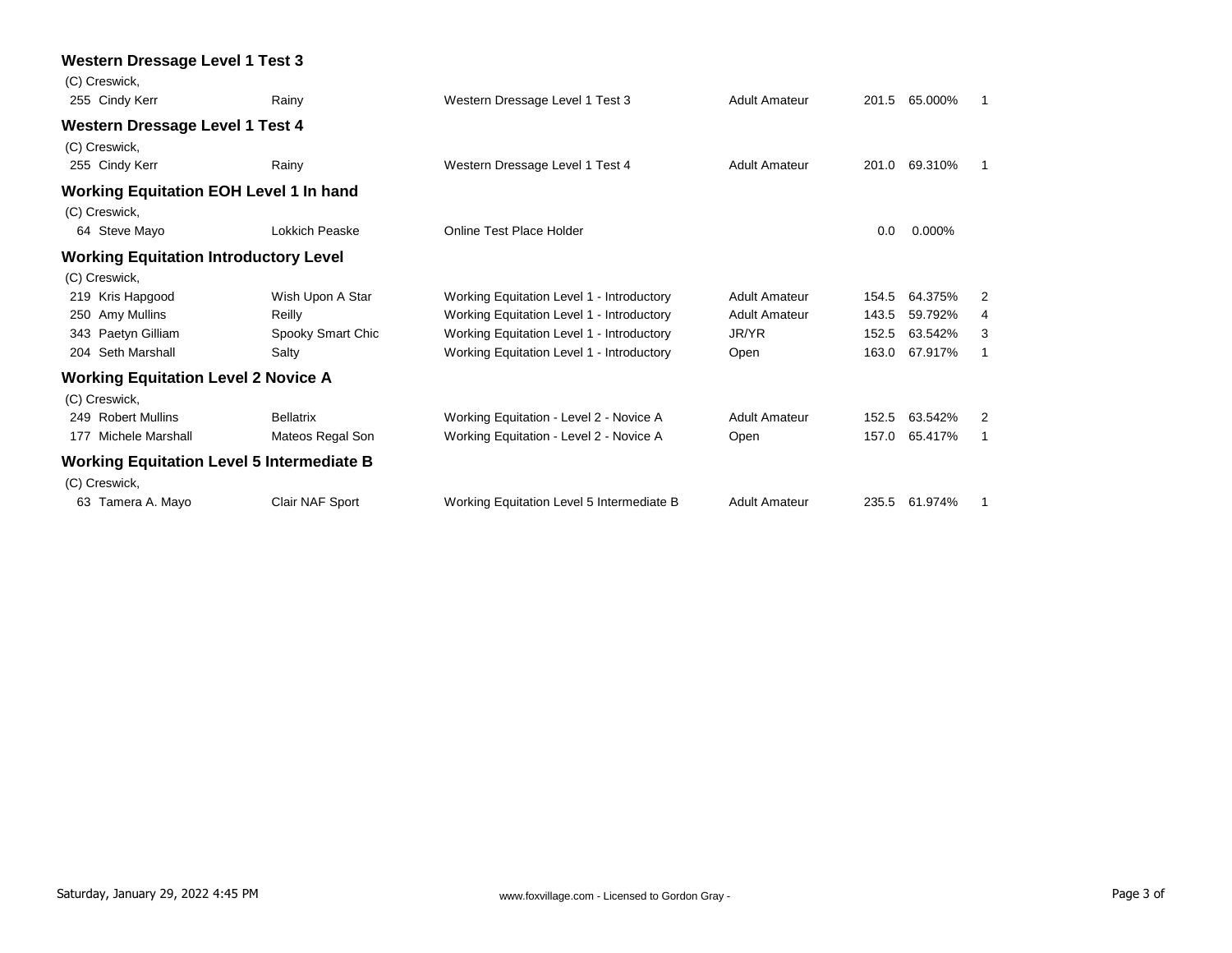|                        |                                                                                           |                                 |                |                      |  | Dresssage, EOH, Speed |  |                |                        |                  |              |                |  |  |  |
|------------------------|-------------------------------------------------------------------------------------------|---------------------------------|----------------|----------------------|--|-----------------------|--|----------------|------------------------|------------------|--------------|----------------|--|--|--|
|                        | <b>Competition Name: Central Plains Dressage Society January</b><br><b>Schooling Show</b> |                                 |                |                      |  |                       |  |                | Date: Janaury 29, 2022 |                  |              |                |  |  |  |
|                        | Level/Division: Intro in hand                                                             |                                 |                |                      |  | Class No. 22A         |  |                |                        | <b>Sheet</b>     | $\mathbf{1}$ | of $1$         |  |  |  |
|                        |                                                                                           | Rider Name/No.<br>64 Steve Mayo |                | Rider Name/No.       |  | Rider Name/No.        |  | Rider Name/No. |                        | Rider Name/No. I |              | Rider Name/No. |  |  |  |
| Official's<br>Approval | Horse Name/No.<br>Lokkich Peaske                                                          |                                 |                | <b>Horse Name/No</b> |  | Horse Name/No         |  | Horse Name/No. |                        | Horse Name/No.   |              | Horse Name/No. |  |  |  |
|                        | <b>DRESSAGE</b>                                                                           |                                 |                |                      |  |                       |  |                |                        |                  |              |                |  |  |  |
|                        | Percentage                                                                                |                                 |                |                      |  |                       |  |                |                        |                  |              |                |  |  |  |
|                        | <b>Total Collective</b><br>Marks                                                          |                                 |                |                      |  |                       |  |                |                        |                  |              |                |  |  |  |
|                        | Placing                                                                                   |                                 |                |                      |  |                       |  |                |                        |                  |              |                |  |  |  |
|                        | Points                                                                                    |                                 |                |                      |  |                       |  |                |                        |                  |              |                |  |  |  |
|                        | <b>EASE OF</b><br><b>HANDLING</b>                                                         |                                 |                |                      |  |                       |  |                |                        |                  |              |                |  |  |  |
|                        | Percentage                                                                                |                                 | 62.5           |                      |  |                       |  |                |                        |                  |              |                |  |  |  |
|                        | <b>Total Collective</b><br><b>Marks</b>                                                   |                                 | 38             |                      |  |                       |  |                |                        |                  |              |                |  |  |  |
|                        | Total No. of 0's                                                                          |                                 | $\mathbf 0$    |                      |  |                       |  |                |                        |                  |              |                |  |  |  |
|                        | Placing                                                                                   |                                 | $\mathbf{1}$   |                      |  |                       |  |                |                        |                  |              |                |  |  |  |
|                        | Points                                                                                    |                                 | $\overline{2}$ |                      |  |                       |  |                |                        |                  |              |                |  |  |  |
|                        | <b>DRESSAGE/EOH</b><br>POINT TOTAL                                                        |                                 |                |                      |  |                       |  |                |                        |                  |              |                |  |  |  |
|                        | <b>SPEED</b>                                                                              |                                 |                |                      |  |                       |  |                |                        |                  |              |                |  |  |  |
|                        | <b>Elapsed Time</b>                                                                       |                                 |                |                      |  |                       |  |                |                        |                  |              |                |  |  |  |
|                        | Penalty/Bonus                                                                             |                                 |                |                      |  |                       |  |                |                        |                  |              |                |  |  |  |
|                        | <b>Final Time</b>                                                                         |                                 |                |                      |  |                       |  |                |                        |                  |              |                |  |  |  |
|                        | Placing                                                                                   |                                 |                |                      |  |                       |  |                |                        |                  |              |                |  |  |  |
|                        | Points                                                                                    |                                 |                |                      |  |                       |  |                |                        |                  |              |                |  |  |  |
|                        | <b>TOTAL POINTS</b>                                                                       |                                 | $\overline{2}$ |                      |  |                       |  |                |                        |                  |              |                |  |  |  |
|                        | No of<br><b>DQs/Scratches</b>                                                             |                                 |                |                      |  |                       |  |                |                        |                  |              |                |  |  |  |
|                        | <b>FINAL PLACE</b>                                                                        |                                 | $\mathbf{1}$   |                      |  |                       |  |                |                        |                  |              |                |  |  |  |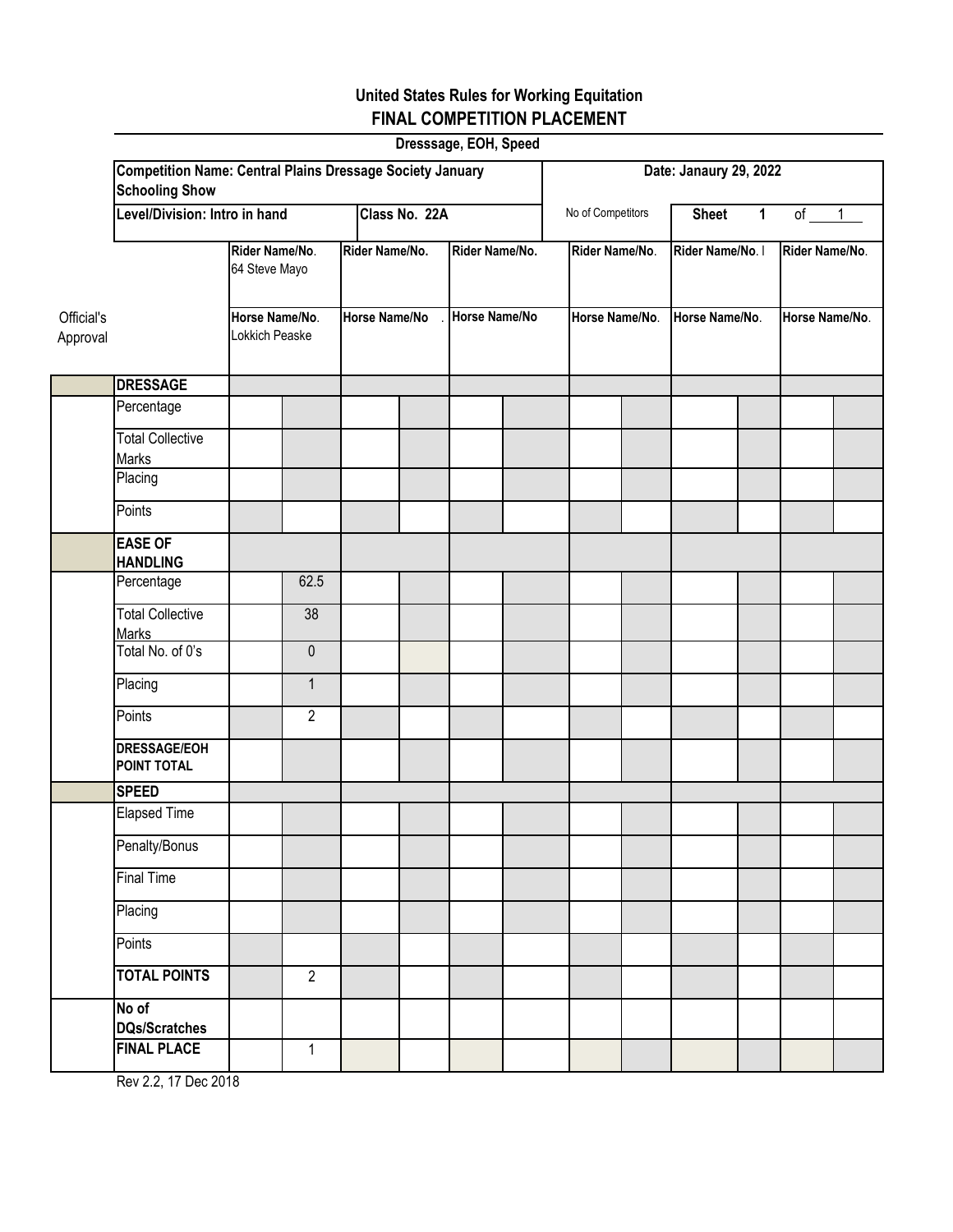| Dresssage, EOH, Speed  |                                                                                           |                                                                          |                |  |                                                                                   |                        |                                     |                                    |                          |                  |                |                |                |
|------------------------|-------------------------------------------------------------------------------------------|--------------------------------------------------------------------------|----------------|--|-----------------------------------------------------------------------------------|------------------------|-------------------------------------|------------------------------------|--------------------------|------------------|----------------|----------------|----------------|
|                        | <b>Competition Name: Central Plains Dressage Society January</b><br><b>Schooling Show</b> |                                                                          |                |  |                                                                                   | Date: Janaury 29, 2022 |                                     |                                    |                          |                  |                |                |                |
|                        | Level/Division: 1 Introductory                                                            |                                                                          |                |  |                                                                                   | Class No. 22 B         |                                     | No of Competitors                  |                          | <b>Sheet</b>     | $\mathbf{1}$   | $of$ $1$       |                |
|                        |                                                                                           | Rider Name/No.<br>219 Kris Hapgood<br>Horse Name/No.<br>Wish Upon A Star |                |  | Rider Name/No.<br>343 Paetyn Gilliam<br><b>Horse Name/No</b><br>Spooky Smart Chic |                        | Rider Name/No.<br>204 Seth Marshall | Rider Name/No.<br>250 Amy Mulliins |                          | Rider Name/No. I |                | Rider Name/No. |                |
| Official's<br>Approval |                                                                                           |                                                                          |                |  |                                                                                   |                        | <b>Horse Name/No</b><br>Salty       |                                    | Horse Name/No.<br>Rielly |                  | Horse Name/No. |                | Horse Name/No. |
|                        | <b>DRESSAGE</b>                                                                           |                                                                          |                |  |                                                                                   |                        |                                     |                                    |                          |                  |                |                |                |
|                        | Percentage                                                                                |                                                                          | 64.375         |  | 63.542                                                                            |                        | 67.917                              |                                    | 59.792                   |                  |                |                |                |
|                        | <b>Total Collective</b><br>Marks                                                          |                                                                          | 45             |  | 44.5                                                                              |                        | 48                                  |                                    | 42.5                     |                  |                |                |                |
|                        | Placing                                                                                   |                                                                          | $\overline{2}$ |  | 3                                                                                 |                        | $\mathbf{1}$                        |                                    | 4                        |                  |                |                |                |
|                        | Points                                                                                    |                                                                          | $\overline{3}$ |  | $\overline{2}$                                                                    |                        | 5                                   |                                    | $\mathbf{1}$             |                  |                |                |                |
|                        | <b>EASE OF</b><br><b>HANDLING</b>                                                         |                                                                          |                |  |                                                                                   |                        |                                     |                                    |                          |                  |                |                |                |
|                        | Percentage                                                                                |                                                                          | 58.888         |  | 73.055                                                                            |                        | 74.722                              |                                    | 66.388                   |                  |                |                |                |
|                        | <b>Total Collective</b><br><b>Marks</b>                                                   |                                                                          | 38.5           |  | 43.5                                                                              |                        | 46                                  |                                    | 40                       |                  |                |                |                |
|                        | Total No. of 0's                                                                          |                                                                          | $\mathbf{1}$   |  | $\mathbf 0$                                                                       |                        | $\mathbf 0$                         |                                    | $\mathbf{0}$             |                  |                |                |                |
|                        | Placing                                                                                   |                                                                          | $\overline{4}$ |  | $\overline{2}$                                                                    |                        | $\mathbf{1}$                        |                                    | 3                        |                  |                |                |                |
|                        | Points                                                                                    |                                                                          | $\mathbf{1}$   |  | 3                                                                                 |                        | 5                                   |                                    | $\overline{2}$           |                  |                |                |                |
|                        | <b>DRESSAGE/EOH</b><br>POINT TOTAL                                                        |                                                                          |                |  |                                                                                   |                        |                                     |                                    |                          |                  |                |                |                |
|                        | <b>SPEED</b>                                                                              |                                                                          |                |  |                                                                                   |                        |                                     |                                    |                          |                  |                |                |                |
|                        | <b>Elapsed Time</b>                                                                       |                                                                          |                |  |                                                                                   |                        |                                     |                                    |                          |                  |                |                |                |
|                        | Penalty/Bonus                                                                             |                                                                          |                |  |                                                                                   |                        |                                     |                                    |                          |                  |                |                |                |
|                        | Final Time                                                                                |                                                                          |                |  |                                                                                   |                        |                                     |                                    |                          |                  |                |                |                |
|                        | Placing                                                                                   |                                                                          |                |  |                                                                                   |                        |                                     |                                    |                          |                  |                |                |                |
|                        | Points                                                                                    |                                                                          |                |  |                                                                                   |                        |                                     |                                    |                          |                  |                |                |                |
|                        | <b>TOTAL POINTS</b>                                                                       |                                                                          | $\overline{4}$ |  | 5                                                                                 |                        | 10                                  |                                    | 3                        |                  |                |                |                |
|                        | No of<br><b>DQs/Scratches</b>                                                             |                                                                          |                |  |                                                                                   |                        |                                     |                                    |                          |                  |                |                |                |
|                        | <b>FINAL PLACE</b>                                                                        |                                                                          | $\mathfrak{Z}$ |  | $\overline{2}$                                                                    |                        | $\mathbf{1}$                        |                                    | $\overline{4}$           |                  |                |                |                |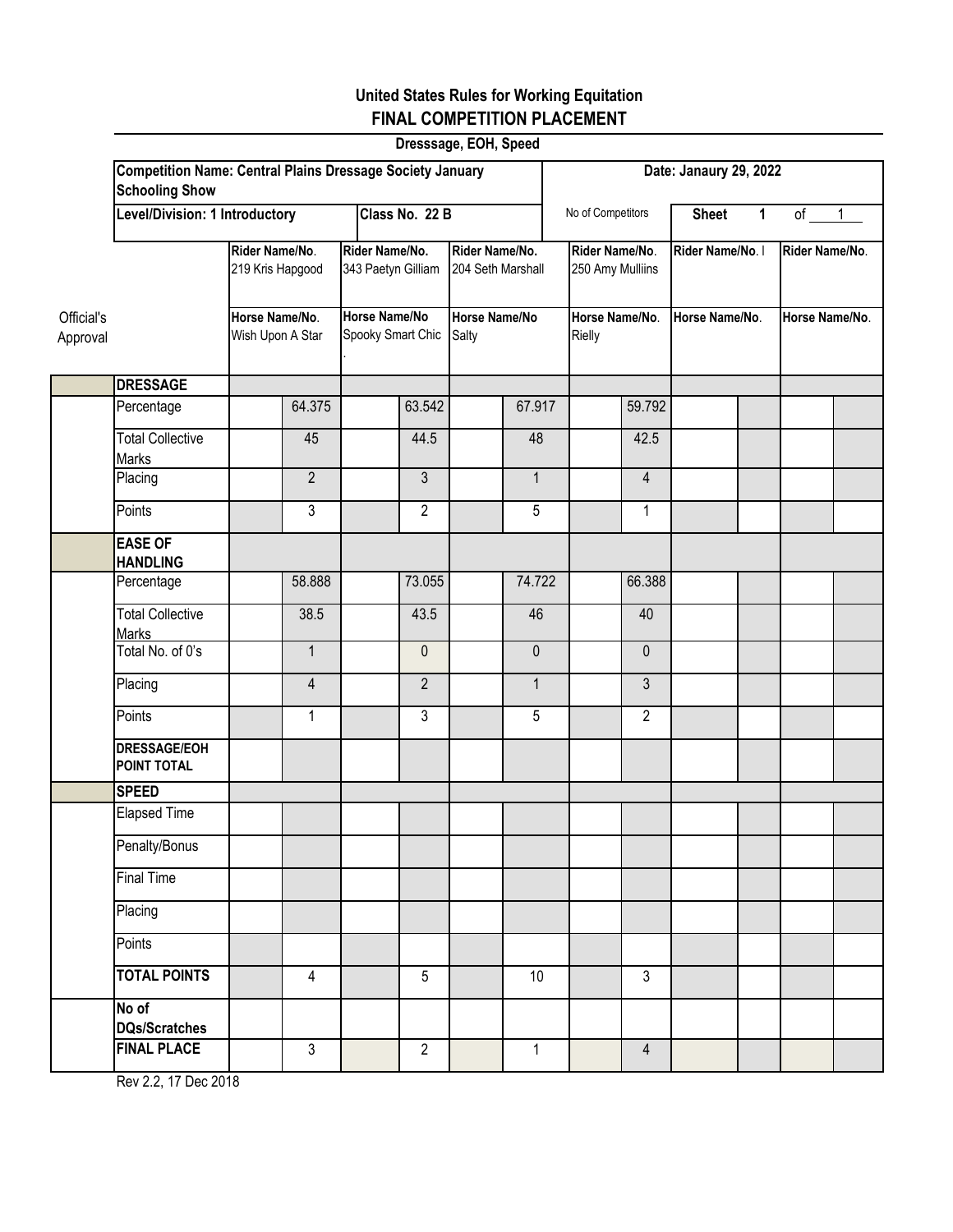|                        |                                                                                           |                                    |                                      |  | Dresssage, EOH, Speed                                                          |              |                                        |  |                |                  |                |                |                |
|------------------------|-------------------------------------------------------------------------------------------|------------------------------------|--------------------------------------|--|--------------------------------------------------------------------------------|--------------|----------------------------------------|--|----------------|------------------|----------------|----------------|----------------|
|                        | <b>Competition Name: Central Plains Dressage Society January</b><br><b>Schooling Show</b> |                                    | Date: Janaury 29, 2022               |  |                                                                                |              |                                        |  |                |                  |                |                |                |
|                        | Level/Division: 2 - Novice A                                                              |                                    |                                      |  |                                                                                | Class No. 23 |                                        |  |                | <b>Sheet</b>     | $\mathbf 1$    | $of$ $1$       |                |
|                        |                                                                                           |                                    | Rider Name/No.<br>249 Robert Mullins |  | Rider Name/No.<br>177 Michele<br>Marshall<br>Horse Name/No<br>Mateos Regal Son |              | Rider Name/No.<br><b>Horse Name/No</b> |  | Rider Name/No. | Rider Name/No. I |                | Rider Name/No. |                |
| Official's<br>Approval |                                                                                           | Horse Name/No.<br><b>Bellatrix</b> |                                      |  |                                                                                |              |                                        |  | Horse Name/No. |                  | Horse Name/No. |                | Horse Name/No. |
|                        | <b>DRESSAGE</b>                                                                           |                                    |                                      |  |                                                                                |              |                                        |  |                |                  |                |                |                |
|                        | Percentage                                                                                |                                    | 63.542                               |  | 65.417                                                                         |              |                                        |  |                |                  |                |                |                |
|                        | <b>Total Collective</b><br><b>Marks</b>                                                   |                                    | 45                                   |  | 44.5                                                                           |              |                                        |  |                |                  |                |                |                |
|                        | Placing                                                                                   |                                    | $\overline{2}$                       |  | $\mathbf{1}$                                                                   |              |                                        |  |                |                  |                |                |                |
|                        | Points                                                                                    |                                    | $\mathbf{1}$                         |  | $\mathfrak{Z}$                                                                 |              |                                        |  |                |                  |                |                |                |
|                        | <b>EASE OF</b><br><b>HANDLING</b>                                                         |                                    |                                      |  |                                                                                |              |                                        |  |                |                  |                |                |                |
|                        | Percentage                                                                                |                                    | 62.5                                 |  | 70.25                                                                          |              |                                        |  |                |                  |                |                |                |
|                        | <b>Total Collective</b><br><b>Marks</b>                                                   |                                    | 40.5                                 |  | 41.5                                                                           |              |                                        |  |                |                  |                |                |                |
|                        | Total No. of 0's                                                                          |                                    | $\mathbf 1$                          |  | $\mathbf 0$                                                                    |              |                                        |  |                |                  |                |                |                |
|                        | Placing                                                                                   |                                    | $\overline{2}$                       |  | $\mathbf{1}$                                                                   |              |                                        |  |                |                  |                |                |                |
|                        | Points                                                                                    |                                    | $\mathbf{1}$                         |  | $\overline{2}$                                                                 |              |                                        |  |                |                  |                |                |                |
|                        | <b>DRESSAGE/EOH</b><br>POINT TOTAL                                                        |                                    |                                      |  |                                                                                |              |                                        |  |                |                  |                |                |                |
|                        | <b>SPEED</b>                                                                              |                                    |                                      |  | .                                                                              |              |                                        |  |                |                  |                |                |                |
|                        | <b>Elapsed Time</b>                                                                       |                                    |                                      |  |                                                                                |              |                                        |  |                |                  |                |                |                |
|                        | Penalty/Bonus                                                                             |                                    |                                      |  |                                                                                |              |                                        |  |                |                  |                |                |                |
|                        | Final Time                                                                                |                                    |                                      |  |                                                                                |              |                                        |  |                |                  |                |                |                |
|                        | Placing                                                                                   |                                    | $\overline{2}$                       |  | $\mathbf{1}$                                                                   |              |                                        |  |                |                  |                |                |                |
|                        | Points                                                                                    |                                    | $\mathbf{1}$                         |  | $\overline{2}$                                                                 |              |                                        |  |                |                  |                |                |                |
|                        | <b>TOTAL POINTS</b>                                                                       |                                    | $\overline{2}$                       |  | 4                                                                              |              |                                        |  |                |                  |                |                |                |
|                        | No of<br><b>DQs/Scratches</b>                                                             |                                    |                                      |  |                                                                                |              |                                        |  |                |                  |                |                |                |
|                        | <b>FINAL PLACE</b>                                                                        |                                    | $\overline{2}$                       |  | $\mathbf{1}$                                                                   |              |                                        |  |                |                  |                |                |                |